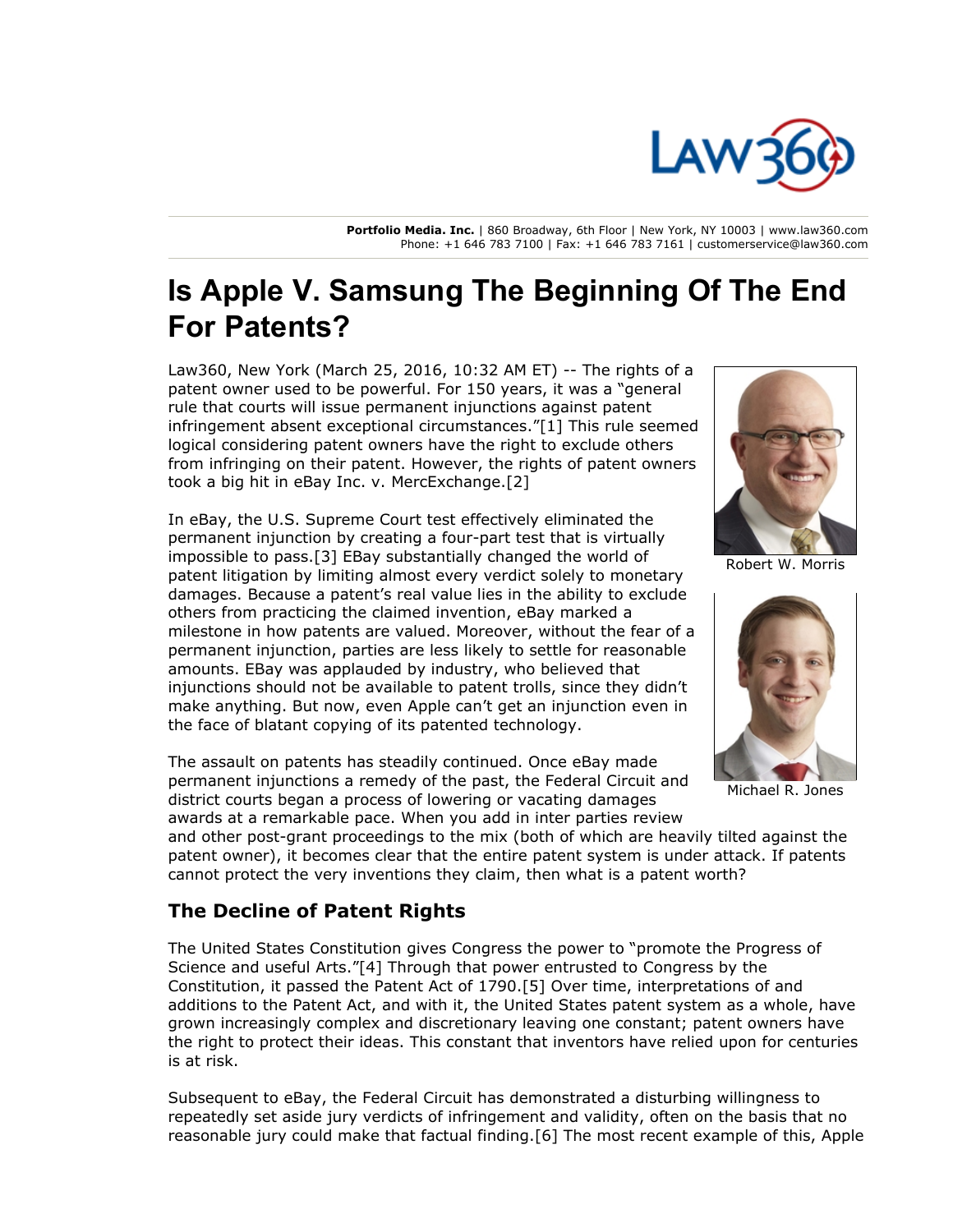Inc. v. Samsung Electronics Co. Ltd., is particularly troubling and demonstrates why this alarming trend appears to be removing fact finding from the jury, diluting the purpose patents were constitutionally intended to have, and in the process devaluing the incentive provided by the Constitution to inventors.

As large jury verdicts became a "public" concern, awards starting getting reduced or set aside completely.[7] Indeed, over 60 percent of the largest patent infringement verdicts have had their judgments lowered.[8] Now, even corporations like Apple cannot sustain smaller jury verdicts.

The decline seemed to begin with Lucent Technologies v. Microsoft Corp. In a series of cases that went to trial, Lucent claimed that Microsoft infringed patents. In 2007, the jury agreed and awarded Lucent \$1.52 billion in damages. A few months later, the trial judge ruled that the jury's decision was not supported by the evidence and granted Microsoft a judgment as a matter of law and a new trial, and the Federal Circuit agreed. In the subsequent trial, the jury awarded Lucent \$367.4 million in damages, roughly 24 percent of the initial verdict. Eventually, the parties settled.

The next big domino to fall was in Centocor Ortho Biotech Inc. v. Abbott Labs. Centocor alleged that Abbott infringed their patent on antibiotics that treat arthritis. Again, the jury agreed, awarding Centocor \$1.67 billion in damages. Abbott, not surprisingly, moved for JMOL on invalidity, but this time the dstrict court did not agree. The Federal Circuit, however, came to the rescue, holding that the patent at issue was invalid for lack of written description, thereby throwing out another jury verdict.[9]

The trend continued with Carnegie Mellon University v. Marvell Technology Group. Carnegie Mellon alleged that Marvell infringed two patents relating to hard-disk drives. Once again, the jury agreed and found enhanced damages. The district court awarded CMU \$1.54 billion in damages and a continuing royalty for the life of the patents. Marvell appealed and the Federal Circuit reversed the enhanced damages and continuing royalties. [10] Again, the bar for avoiding liability was lowered when the Federal Circuit created a new rule that as long as a defense is not "objectively unreasonable," enhanced damages are not possible.

When reviewing these cases, it might lead one to believe that this only happens when billions of dollars are at stake. Unfortunately, as it became easier for courts to set aside jury verdicts, more jury verdicts got set aside. Most recently, we saw the Federal Circuit set aside multiple findings of fact in the court's third round with Apple v. Samsung.

It has been well publicized that Apple has a lot of patents surrounding the technology we see today in most smartphones. All of these patents have led to the "smartphone patent wars." The recent case is the third appeal, and apparently the third time was the charm for Samsung. The jury had found infringement and awarded Apple \$119 million in damages and an unspecified amount of ongoing royalties. After the verdict, Samsung moved for, and was denied, a motion for JMOL of noninfringement and invalidity. On appeal, the Federal Circuit reversed the JMOL decision and set aside the jury verdict, ruling that Samsung did not infringe one Apple patent and invalidated the other two Apple patents. The Federal Circuit reviewed the evidence and disagreed with the jury finding that the patents were valid and infringed,[11] tossing out another nine-figure damages award. Again, the Federal Circuit took the finding of fact out of the jury's hands.

While jury verdicts were being set aside by the Federal Circuit with increasing frequency, the Supreme Court continued to act to the detriment of patent owners. Markman[12] took claim construction away from the jury even though patents are intended as public notice of one's patented invention. Festo[13] reduced a patent owner's ability to use the doctrine of equivalents. KSR[14] made it easier to invalidate patents based on obviousness. Bilski[15] led to an onslaught of patent invalidity rulings based on abstract ideas, which was greatly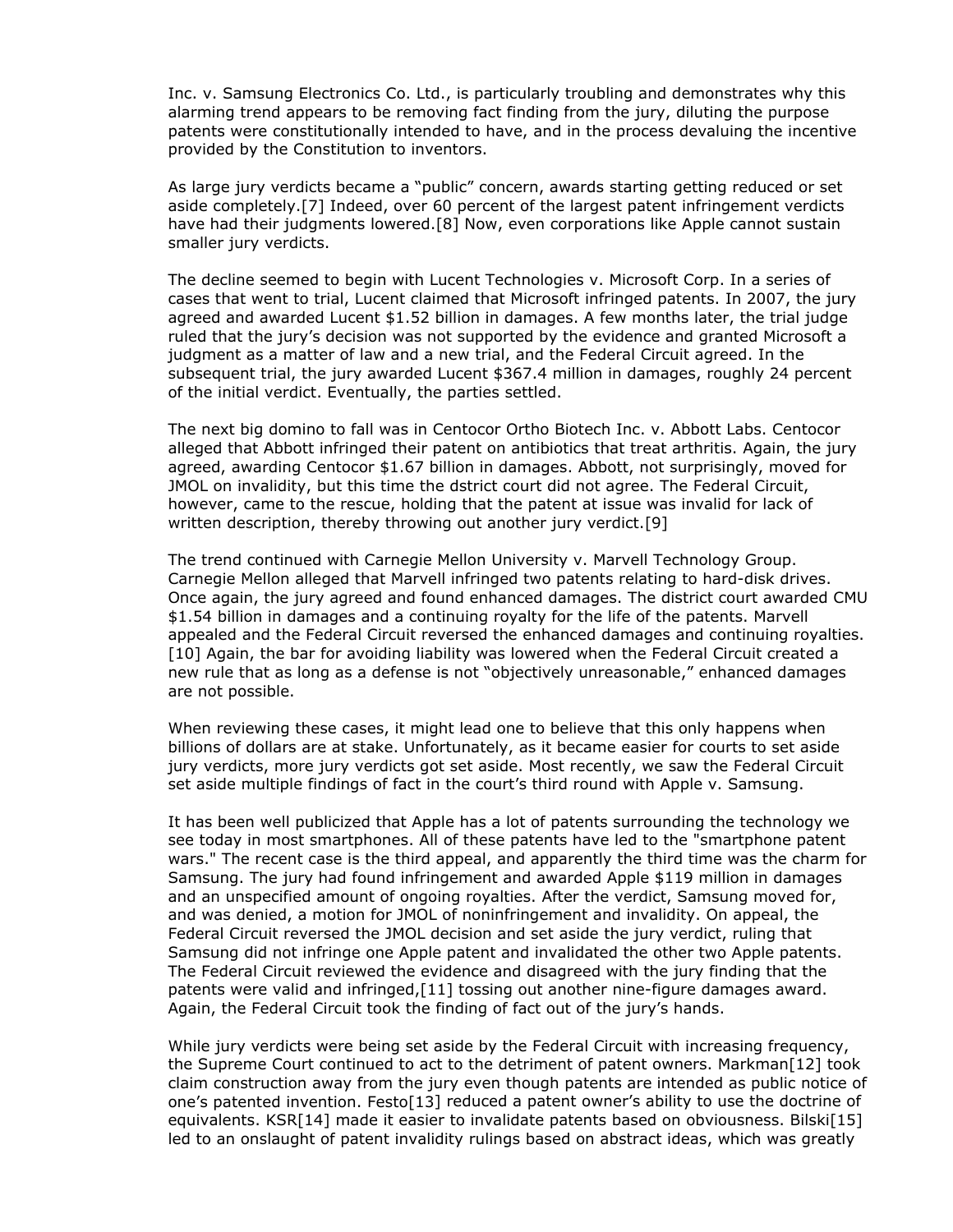accelerated by the court's ruling in Alice.[16] When viewed together, it seems that patents and the patent system are under attack.

## **Conclusion**

While the size of many of the affected damages award might seem shocking to the outside observer, in the eyes of the jury, these awards were accurate since they were based on billions of dollars in sales. All of these awards were based on the juries' factual findings. Where will all of these reversals lead? While the idea behind the patent system has been to promote "the Progress of Science and useful Arts,"[17] today, the world of patent law leaves innovators wondering whether they really can protect their inventions. As the federal courts continue to eliminate the rights that come along with a patent, we are left with one question: Are patents even worth the paper they are printed on anymore?

—By Robert W. Morris and Michael R. Jones, Eckert Seamans Cherin & Mellott LLC

*Robert Morris a member and Michael Jones is an associate in Eckert Seamans' White Plains, New York, office.*

*The opinions expressed are those of the author(s) and do not necessarily reflect the views of the firm, its clients, or Portfolio Media Inc., or any of its or their respective affiliates. This article is for general information purposes and is not intended to be and should not be taken as legal advice.*

[1] MercExchange, LLC v. eBay, Inc., 401 F.3d 1323, 1339 (Fed. Cir. 2005).

[2] eBay Inc. v. MercExchange, L.L.C., 547 U.S. 388 (U.S. 2006)

[3] The second factor requires that other remedies, such as monetary damages, are inadequate to compensate for the patent infringement. Id. at 391.

[4] U.S. Const. art. I, §8, cl. 8.

[5] Patent Act of 1790, Ch. 7, 1 Stat. 109-112 (April 10, 1790).

[6] There are at least 19 cases that have had jury verdicts of infringement and validity set aside by the Federal Circuit. See, e.g., Apple Inc. v. Samsung Electronics Co., Ltd., No.2015-1171 (Fed. Cir. 2016)

[7] Ericsson Inc. v. D-Link Systems Inc., No.2013-1625, \*40 (Fed. Cir. 2014) (worried about jury bias and confusion when awarding damages).

[8] Since 1995, there have been five billion dollar verdicts. Of those five, the top three have been reversed, lowering the damages significantly. See Lucent Techs., Inc. v. Gateway, Inc., 470 F. Supp. 2d 1163 (S.D. Cal. 2007); Carnegie Mellon Univ. v. Marvell Tech. Group, Ltd., 807 F.3d 1283 (Fed. Cir. 2015); Centocor, 636 F.3d 1341, 1353 (Fed. Cir. 2011) (1.7 billion dollar verdict set aside, patent at issue invalidated due to lack of written description); see also Barry et al., 2014 Patent Litigation Study: As case volume leaps, damages continue general decline, p. 7, July 2014 (available at: https://www.pwc.com/us/en/forensic-services/publications/assets/2014-patent-litigationstudy.pdf).

[9] Centocor, 636 F.3d 1341, 1353 (Fed. Cir. 2011).

[10] Carnegie Mellon Univ., 807 F.3d 1283 (Fed. Cir. 2015).

[11] Apple Inc., No.2015-1171 \*3 (Fed. Cir. 2016).